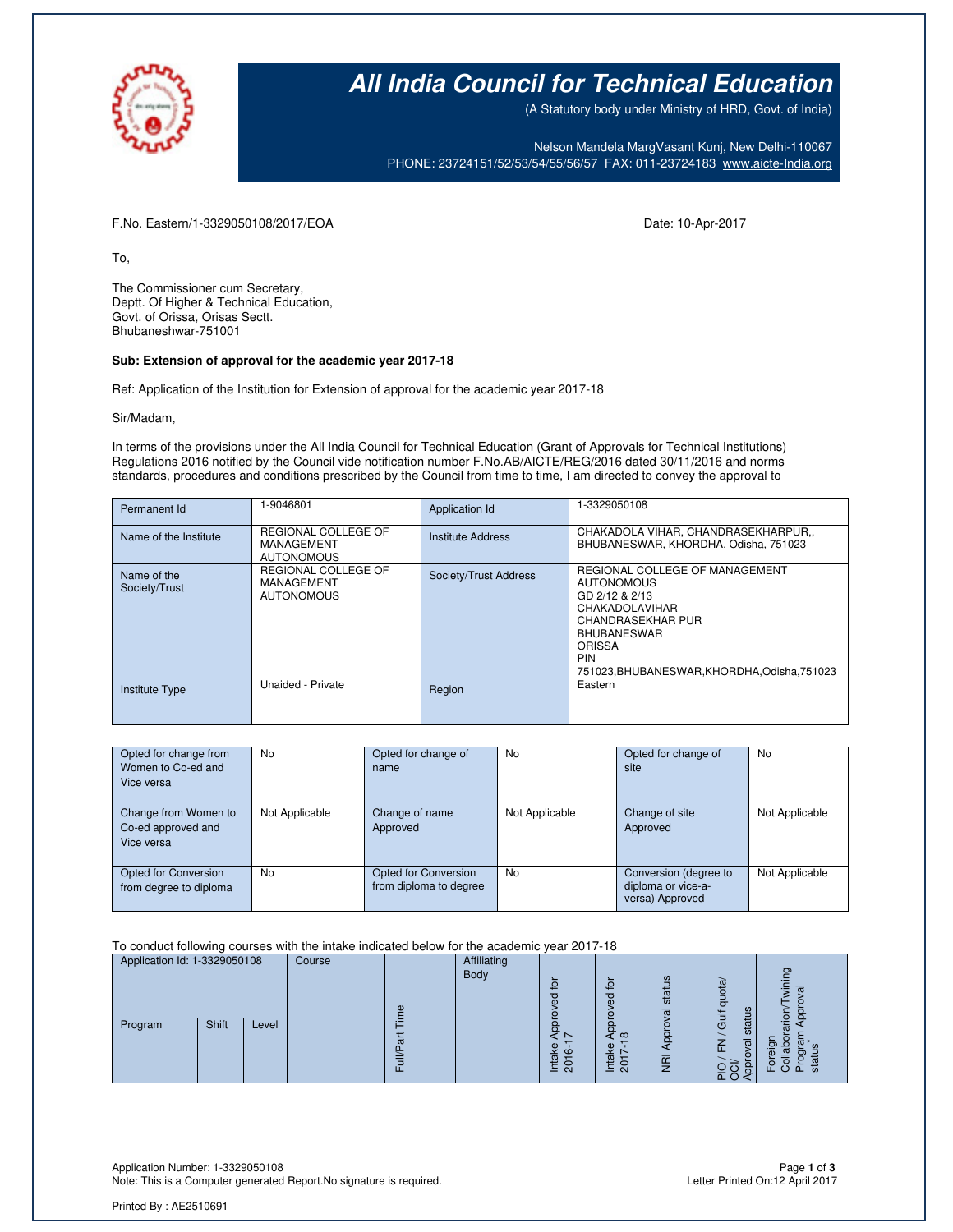

## **All India Council for Technical Education**

(A Statutory body under Ministry of HRD, Govt. of India)

Nelson Mandela MargVasant Kunj, New Delhi-110067 PHONE: 23724151/52/53/54/55/56/57 FAX: 011-23724183 [www.aicte-India.org](http://www.aicte-india.org/)

| MANAGEME<br><b>NT</b> | 1st<br>Shift | <b>POS</b><br>т<br><b>GRA</b><br><b>DUA</b><br>TE.                              | <b>MASTERS IN</b><br><b>BUSINESS</b><br>ADMINISTRATI<br><b>ON</b> | <b>FULL</b><br><b>TIME</b> | Biju Patnaik<br>University of<br>Technology,<br>Bhubaneswar | 180 | 120 | <b>NA</b> | <b>NA</b> | <b>NA</b> |
|-----------------------|--------------|---------------------------------------------------------------------------------|-------------------------------------------------------------------|----------------------------|-------------------------------------------------------------|-----|-----|-----------|-----------|-----------|
| MANAGEME<br><b>NT</b> | 1st<br>Shift | <b>POS</b><br>T<br><b>GRA</b><br><b>DUA</b><br>TE.<br><b>DIPL</b><br><b>OMA</b> | <b>POST</b><br><b>GRADUATE</b><br>DIPLOMA IN<br>MANAGEMENT        | <b>FULL</b><br><b>TIME</b> | None                                                        | 120 | 120 | <b>NA</b> | <b>NA</b> | <b>NA</b> |

The above mentioned approval is subject to the condition that

REGIONAL COLLEGE OF MANAGEMENT AUTONOMOUS

shall follow and adhere to the Regulations, guidelines and directions issued by AICTE from time to time and the undertaking / affidavit given by the institution along with the application submitted by the institution on portal.

#### Course(s) Applied for Closure by the Institute for the AY 2017-18:

| Application Id: 1-3329050108 |              | Name of the<br>Course                                | <b>Full/Part Time</b>                                                                                      | <b>Affiliating Body</b> | <b>Course Closure Status</b>                                |                       |
|------------------------------|--------------|------------------------------------------------------|------------------------------------------------------------------------------------------------------------|-------------------------|-------------------------------------------------------------|-----------------------|
| Program                      | Shift        | Level                                                |                                                                                                            |                         |                                                             |                       |
| <b>MANAGE</b><br><b>MENT</b> | 2nd<br>Shift | <b>POST</b><br><b>GRADUAT</b><br>E                   | <b>MASTERS IN</b><br><b>BUSINESS</b><br><b>ADMINISTRATI</b><br>ON : (Last<br>Approved Intake<br>O)         | <b>FULL TIME</b>        | Biju Patnaik<br>University of<br>Technology,<br>Bhubaneswar | Pending <sup>\$</sup> |
| MANAGE<br><b>MENT</b>        | 2nd<br>Shift | <b>POST</b><br><b>GRADUAT</b><br>Ε<br><b>DIPLOMA</b> | <b>POST</b><br><b>GRADUATE</b><br><b>DIPLOMA IN</b><br><b>MANAGEMENT</b><br>: (Last Approved<br>Intake 60) | <b>FULL TIME</b>        | None                                                        | Pending <sup>\$</sup> |
| <b>MCA</b>                   | 1st<br>Shift | <b>POST</b><br><b>GRADUAT</b><br>E                   | <b>MASTERS IN</b><br><b>COMPUTER</b><br><b>APPLICATIONS</b><br>: (Last Approved<br>Intake 0)               | <b>FULL TIME</b>        | Biju Patnaik<br>University of<br>Technology,<br>Bhubaneswar | Pending <sup>\$</sup> |

**\$ due to non submission of NOC's from University / Board and / or State Government**

In case of any differences in content in this Computer generated Extension of Approval Letter, the content/information as approved by the Executive Council / General Council as available on the record of AICTE shall be final and binding.

Strict compliance of Anti-Ragging Regulation:- Approval is subject to strict compliance of provisions made in AICTE Regulation notified vide F. No. 37-3/Legal/AICTE/2009 dated July 1, 2009 for Prevention and Prohibition of Ragging in Technical Institutions. In case Institution fails to take adequate steps to Prevent Ragging or fails to act in accordance with AICTE Regulation or fails to punish perpetrators or incidents of Ragging, it will be liable to take any action as defined under clause 9(4) of the said Regulation.

#### **Note: Validity of the course details may be verified at www.aicte-india.org**

Application Number: 1-3329050108 Page **2** of **3** Note: This is a Computer generated Report. No signature is required.